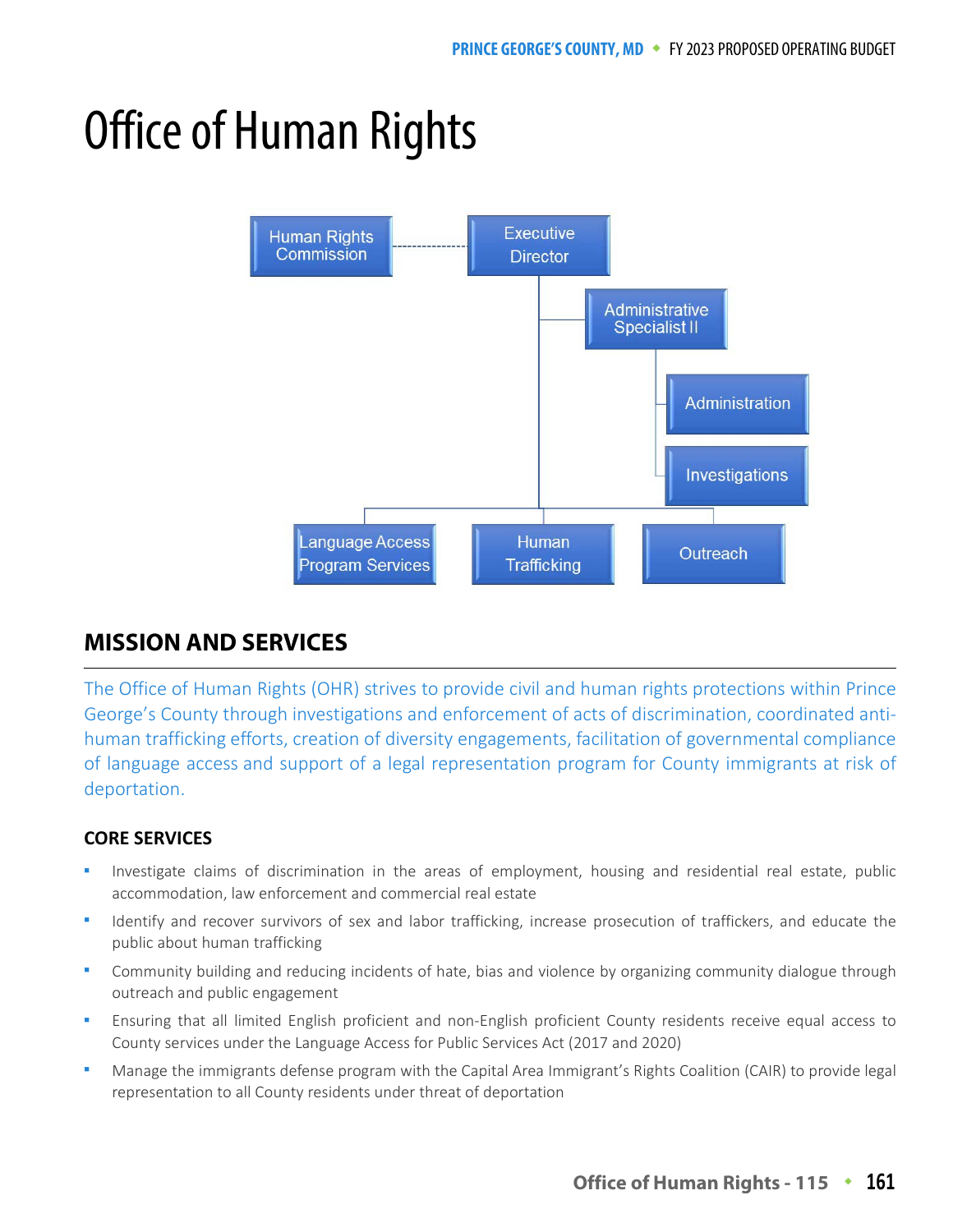### **FY 2022 KEY ACCOMPLISHMENTS**

- Successfully met its contractual obligation with the U.S. Equal Employment Opportunity Commission through its Investigation Division.
- Continued its partnership with the Prince George's County Memorial Library System (PGCMLS) and other partners to continue robust education and outreach events to bring education and awareness to civil and human rights issues through its Public Outreach and Engagement Division.
- Continued its efforts to coordinate anti-trafficking trainings by educating the public and training "first responders" through its Human Trafficking Division.
- Conducted trainings for County Government agencies to assist in compliance with the Language Access for Public Services Act of 2017 and 2020.

### **STRATEGIC FOCUS AND INITIATIVES FOR FY 2023**

The office's top priorities in FY 2023 are:

- Provide civil and human rights protection to aid in positive economic development and public safety.
- Reduce acts of discrimination within the County to positively impact economic development.
- Increase the number of coordinated anti-trafficking efforts to positively impact public safety and economic development.
- Increase the number of diversity education engagements to positively impact safe neighborhoods.
- Increase the percentage of County agencies in compliance with the Language Access for Public Services Act of 2017 and 2022.

# **FY 2023 BUDGET SUMMARY**

The FY 2023 proposed budget for the Office of Human Rights is \$2,463,100 an increase of \$97,400 or 4.0% over the FY 2022 approved budget.

### **Expenditures by Fund Type**

|                     | FY 2021 Actual |         | FY 2022 Budget |         | FY 2022 Estimate |         | FY 2023 Proposed |         |
|---------------------|----------------|---------|----------------|---------|------------------|---------|------------------|---------|
| <b>Fund Types</b>   | Amount         | % Total | <b>Amount</b>  | % Total | <b>Amount</b>    | % Total | Amount           | % Total |
| <b>General Fund</b> | $\overline{}$  |         | \$2,305,700    | 97.5%   | \$2,279,300      | 97.4%   | \$2,403,100      | 97.6%   |
| <b>Grant Funds</b>  |                |         | 60,000         | 2.5%    | 60,000           | 2.6%    | 60,000           | 2.4%    |
| <b>Total</b>        |                |         | \$2,365,700    | 100.0%  | \$2,339,300      | 100.0%  | \$2,463,100      | 100.0%  |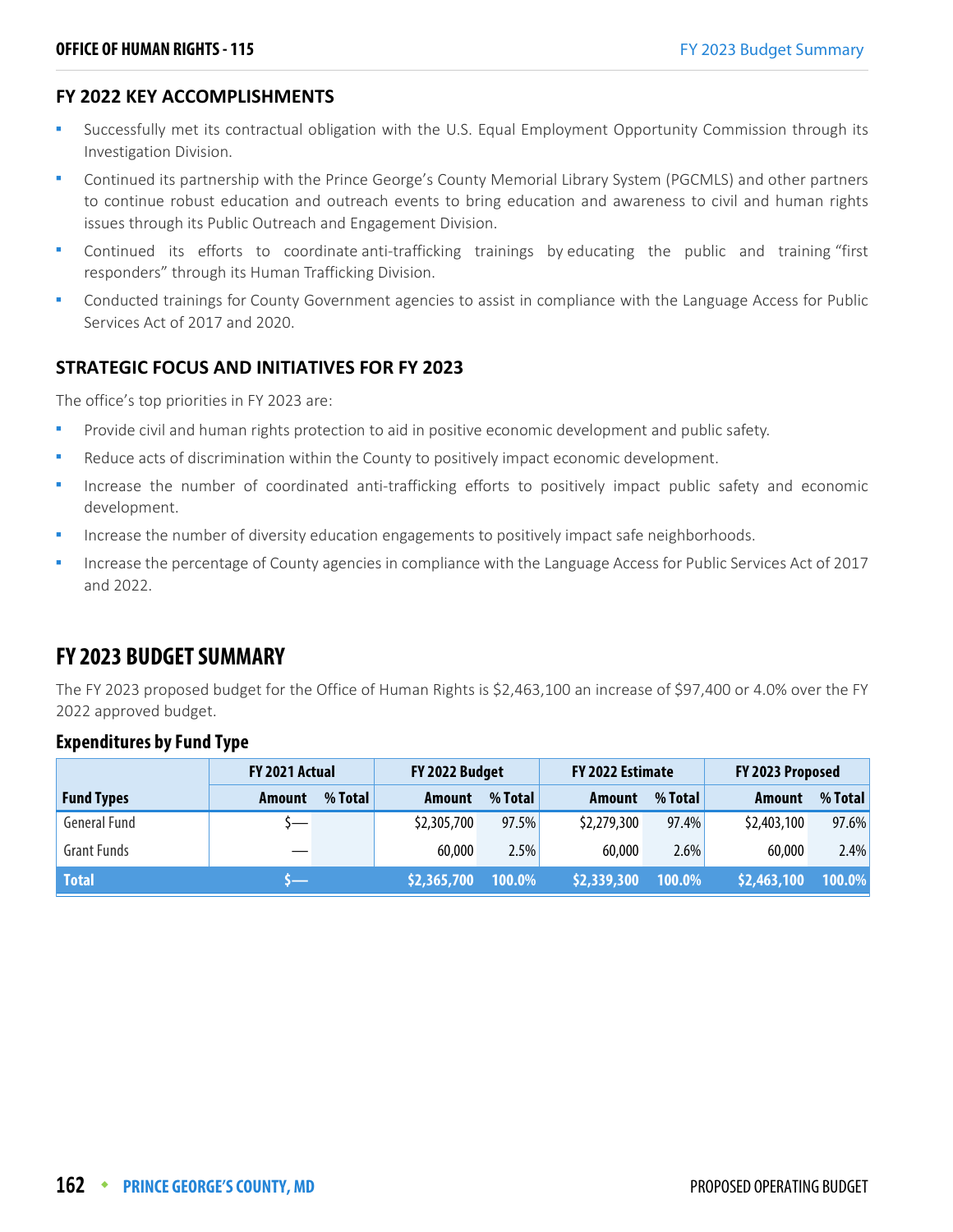### **GENERAL FUND**

The FY 2023 proposed General Fund budget for the Office of Human Rights is \$2,403,100 an increase of \$97,400 or 4.2% over the FY 2022 approved budget.

### **Reconciliation from Prior Year**

|                                                                                                                                                                                                        | <b>Expenditures</b> |
|--------------------------------------------------------------------------------------------------------------------------------------------------------------------------------------------------------|---------------------|
| <b>FY 2022 Approved Budget</b>                                                                                                                                                                         | \$2,305,700         |
| Add: Compensation — Funding for a previously unfunded Investigator 2G position                                                                                                                         | \$75,900            |
| <b>Increase Cost: Fringe Benefits</b> — Increase in the fringe benefit rate from 35.8% to 38.3% to align with projected costs as<br>well as funding for a previously unfunded Investigator 2G position | 75,000              |
| Increase Cost: Compensation - Mandated Salary Requirements - Annualization of FY 2022 salary adjustments                                                                                               | 61,800              |
| <b>Increase Cost: Technology Allocation Cost</b> - Increase in OIT charges based on anticipated countywide costs for<br>technology                                                                     | 9,700               |
| <b>Decrease Cost: Operating Cost</b> — Removal of one time costs related to the Fair Housing Assistance Program (FHAP);<br>funding remains in the budget to support on-going operational costs         | (125,000)           |
| <b>FY 2023 Proposed Budget</b>                                                                                                                                                                         | \$2,403,100         |

### **GRANT FUNDS**

The FY 2023 proposed grant budget for the Office of Human Rights is \$60,000. The FY 2023 funding remains unchanged from the FY 2022 approved budget. The major source of funds in the FY 2023 proposed budget includes:

Equal Employment Opportunity Commission (EEOC) Worksharing Agreement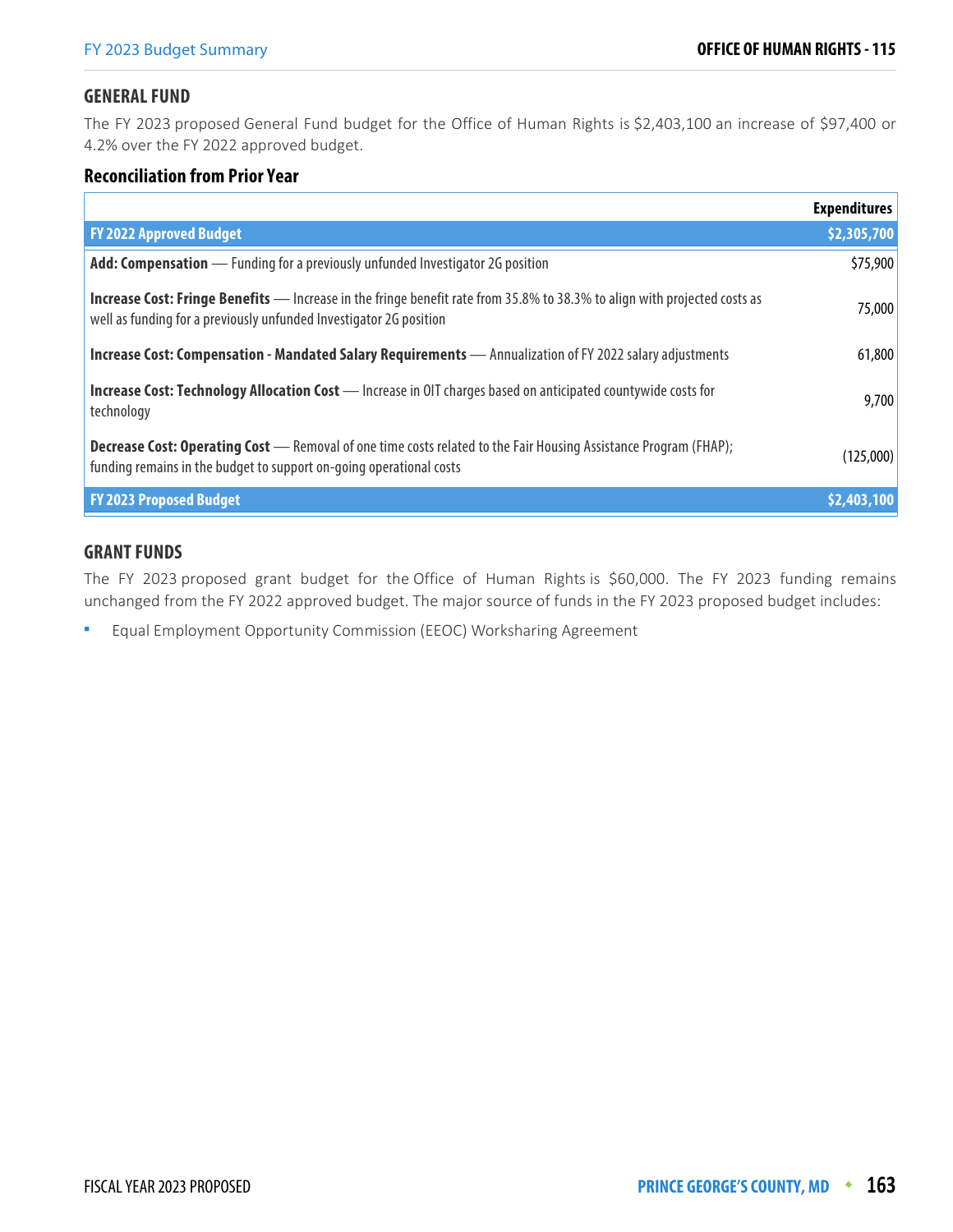# **STAFF AND BUDGET RESOURCES**

| Authorized<br><b>Positions</b> | FY 2021<br><b>Budget</b> | FY 2022<br><b>Budget</b> | FY 2023<br>Proposed | Change<br><b>FY22-FY23</b> |
|--------------------------------|--------------------------|--------------------------|---------------------|----------------------------|
| <b>General Fund</b>            |                          |                          |                     |                            |
| Full Time - Civilian           | 0                        | 13                       | 13                  | $\Omega$                   |
| Full Time - Sworn              | O                        | 0                        | $\Omega$            | 0                          |
| Subtotal - FT                  | $\Omega$                 | 13                       | 13                  | 0                          |
| Part Time                      | 0                        | 0                        | $\Omega$            | <sup>0</sup>               |
| <b>Limited Term</b>            | O                        | U                        | <sup>0</sup>        | U                          |
|                                |                          |                          |                     |                            |
|                                |                          |                          |                     |                            |
| <b>TOTAL</b>                   |                          |                          |                     |                            |
| Full Time - Civilian           | $\Omega$                 | 13                       | 13                  | <sup>0</sup>               |
| Full Time - Sworn              | U                        | U                        | 0                   | O                          |
| Subtotal - FT                  | U                        | 13                       | 13                  | O                          |
| Part Time                      | O                        | 0                        | <sup>0</sup>        | O                          |
| <b>Limited Term</b>            | 0                        |                          |                     |                            |

|                                  | FY 2023      |                     |                 |  |  |
|----------------------------------|--------------|---------------------|-----------------|--|--|
| Positions By Classification      | Full<br>Time | Part<br><b>Time</b> | Limited<br>Term |  |  |
| Administrative Aide              |              | 0                   | C               |  |  |
| <b>Administrative Specialist</b> |              | O                   | 0               |  |  |
| <b>Community Developer</b>       |              |                     |                 |  |  |
| <b>Executive Director</b>        |              |                     |                 |  |  |
| Investigator                     | 8            | 0                   | U               |  |  |
| Paralegal                        |              | $\left( \right)$    | 0               |  |  |
| TOTAL                            | 13           |                     |                 |  |  |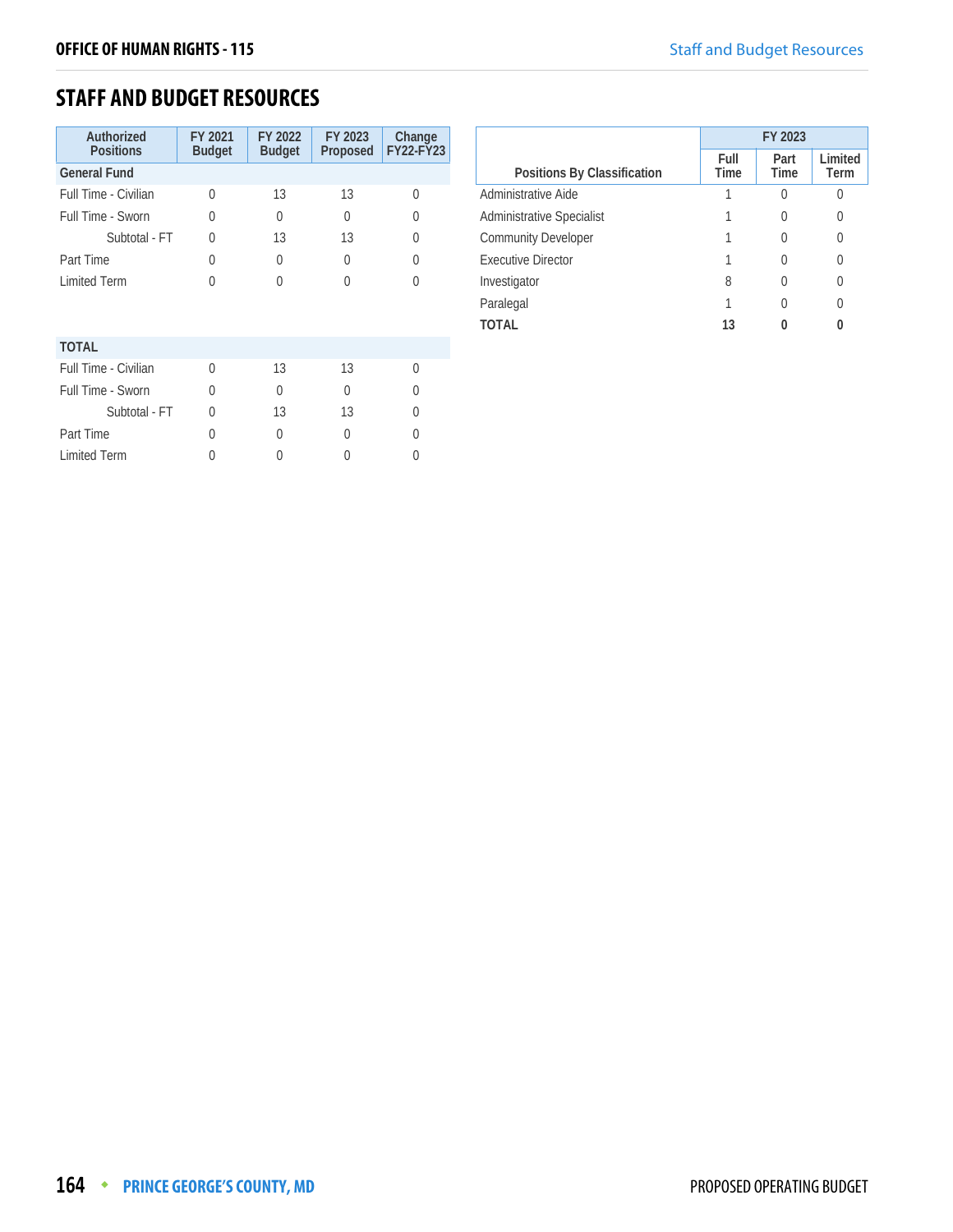# **Expenditures by Category - General Fund**

|                        | <b>FY 2021</b> | <b>FY 2022</b> | <b>FY 2022</b>  | <b>FY 2023</b>  | <b>Change FY22-FY23</b> |             |
|------------------------|----------------|----------------|-----------------|-----------------|-------------------------|-------------|
| <b>Category</b>        | Actual         | <b>Budget</b>  | <b>Estimate</b> | <b>Proposed</b> | Amount $(5)$            | Percent (%) |
| Compensation           | s—             | \$883,100      | \$913,200       | \$1,020,800     | \$137,700               | 15.6%       |
| <b>Fringe Benefits</b> |                | 316,100        | 359,900         | 391,100         | 75,000                  | 23.7%       |
| <b>Operating</b>       |                | 1,106,500      | 1,006,200       | 991,200         | (115, 300)              | $-10.4%$    |
| Capital Outlay         |                |                |                 |                 |                         |             |
| <b>SubTotal</b>        | s—             | \$2,305,700    | \$2,279,300     | \$2,403,100     | \$97,400                | 4.2%        |
| <b>Recoveries</b>      |                |                |                 |                 |                         |             |
| <b>Total</b>           | s—             | \$2,305,700    | \$2,279,300     | \$2,403,100     | \$97,400                | 4.2%        |

In FY 2023, compensation expenditures increase 15.6% over the FY 2022 budget primarily due to the annualization of FY 2022 merit increases and the funding of the previously unfunded Investigator 2G position. The compensation budget includes funding for 12 of the 13 full time positions. Fringe benefit expenditures increase 23.7% above the FY 2022 budget due to the increase in the fringe benefits rate from 35.8% to 38.3%.

Operating expenditures decreases 10.4% due to the reduction of one-time FY 2022 costs related to the FHAP equivalency program. Funding is allocated for ongoing expenses to support the FHAP program.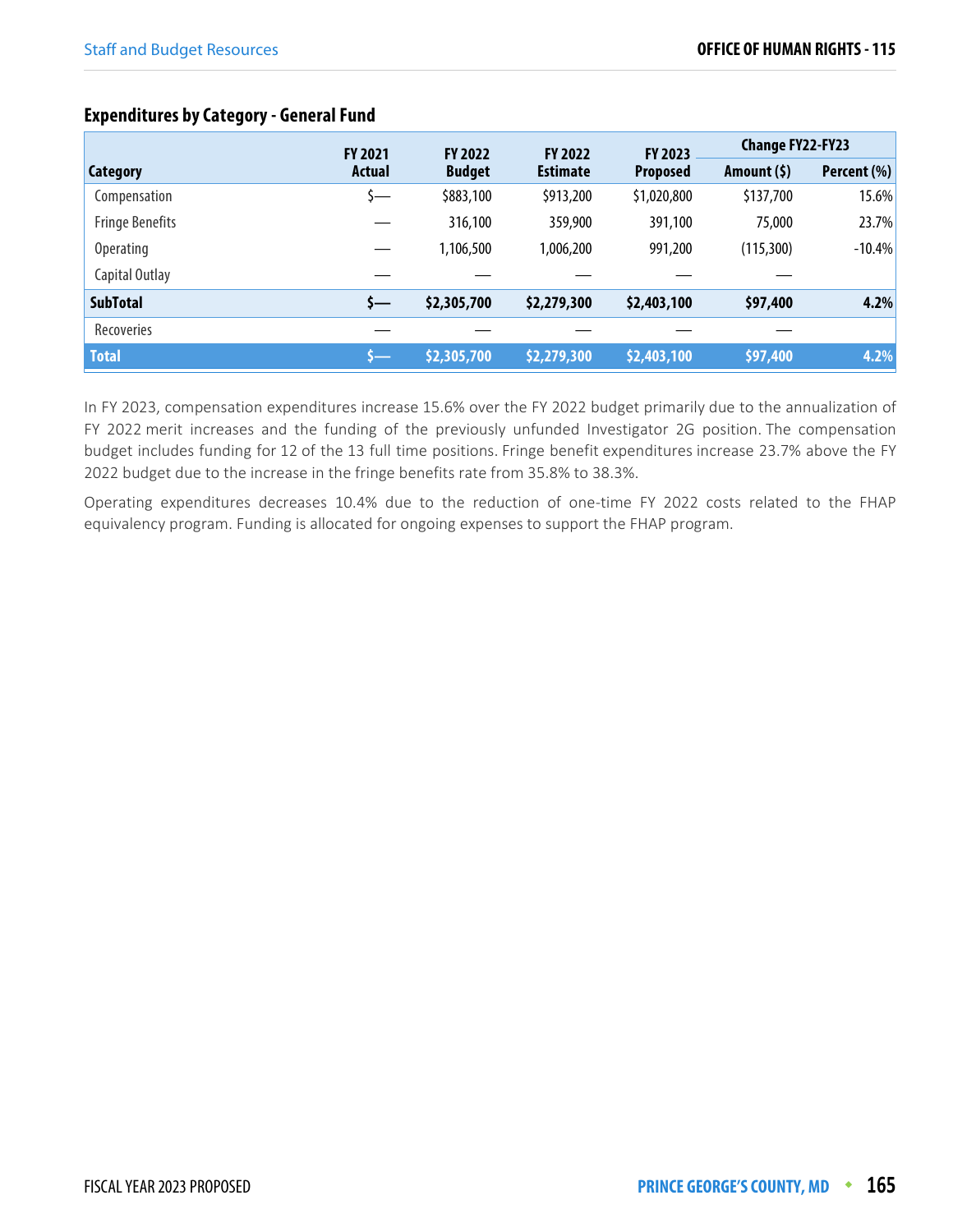# **GRANT FUNDS SUMMARY**

### **Expenditures by Category - Grant Funds**

|                        | FY 2021<br><b>FY 2022</b> |               | <b>FY 2022</b>  | FY 2023         | <b>Change FY22-FY23</b> |             |
|------------------------|---------------------------|---------------|-----------------|-----------------|-------------------------|-------------|
| <b>Category</b>        | <b>Actual</b>             | <b>Budget</b> | <b>Estimate</b> | <b>Proposed</b> | Amount $(5)$            | Percent (%) |
| Compensation           | s—                        |               | <u>ა—</u>       |                 |                         |             |
| <b>Fringe Benefits</b> |                           |               |                 |                 |                         |             |
| <b>Operating</b>       |                           | 60,000        | 60,000          | 60,000          |                         | $0.0\%$     |
| Capital Outlay         |                           |               |                 |                 |                         |             |
| <b>SubTotal</b>        | s—                        | \$60,000      | \$60,000        | \$60,000        | s—                      | 0.0%        |
| Recoveries             |                           |               |                 |                 |                         |             |
| <b>Total</b>           |                           | \$60,000      | \$60,000        | \$60,000        |                         | 0.0%        |

The FY 2023 proposed grant budget for the Office of Human Rights is \$60,000.The sponsor for the agency is the EEOC Worksharing Agreement. The anticipated grant program will not support positions.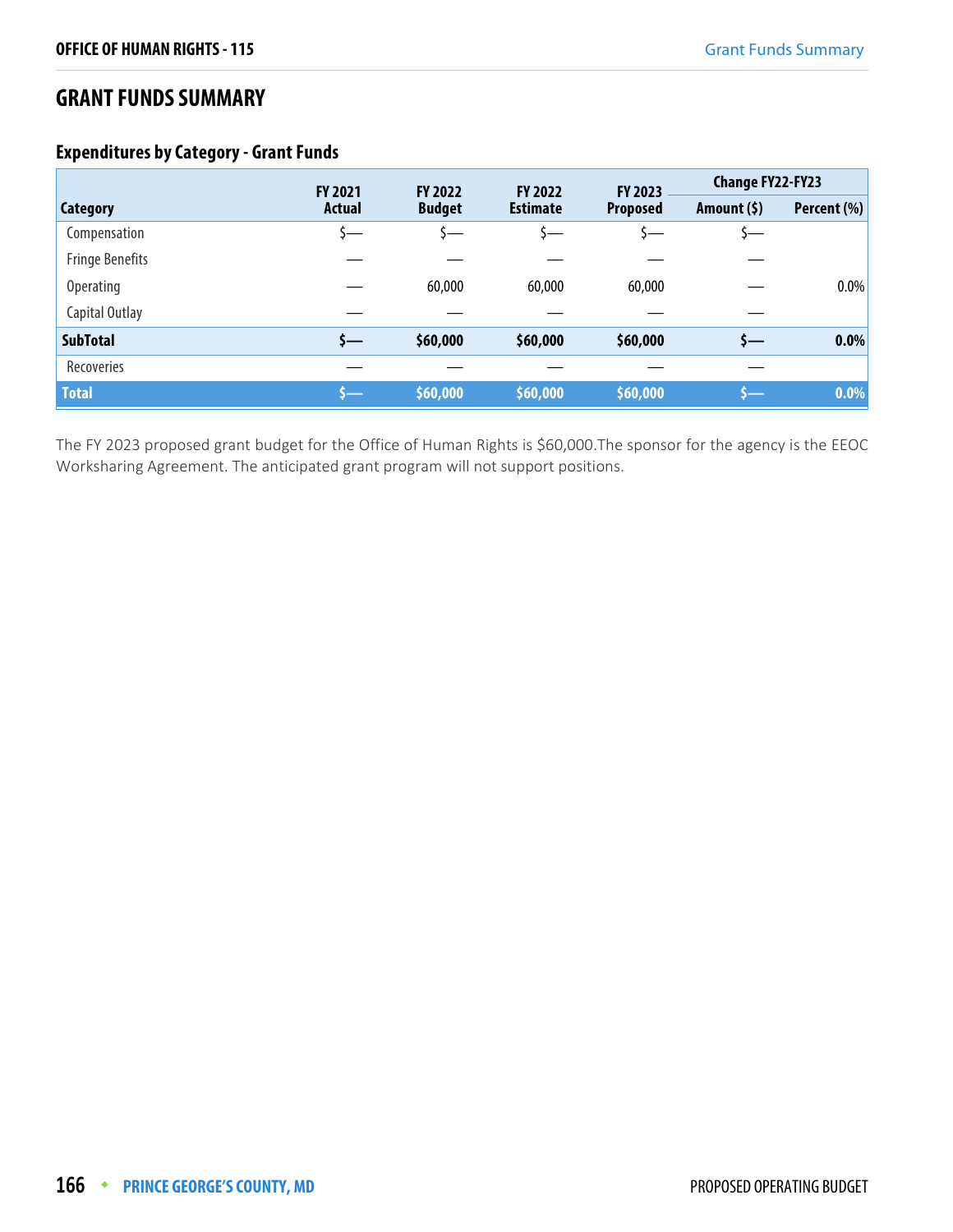# **Grant Funds by Division**

|                                                                                                                    | <b>FY 2023</b><br><b>FY 2022</b><br><b>FY 2021</b><br><b>FY 2022</b> |               |                 | <b>Change FY22-FY23</b> |              |             |
|--------------------------------------------------------------------------------------------------------------------|----------------------------------------------------------------------|---------------|-----------------|-------------------------|--------------|-------------|
| <b>Grant Name</b>                                                                                                  | Actual                                                               | <b>Budget</b> | <b>Estimate</b> | <b>Proposed</b>         | Amount $(5)$ | Percent (%) |
| <b>Office of Human Rights</b><br><b>Equal Employment Opportunity</b><br><b>Commission Worksharing</b><br>Agreement | ≮—                                                                   | \$60,000      | \$60,000        | \$60,000                | S—           | $0.0\%$     |
| <b>Total Office of Human Rights</b>                                                                                | \$—                                                                  | \$60,000      | \$60,000        | \$60,000                | \$—          | 0.0%        |
| <b>Subtotal</b>                                                                                                    | $\mathsf{S}$ —                                                       | \$60,000      | \$60,000        | \$60,000                | \$—          | 0.0%        |
| <b>Total Transfer from General Fund -</b><br>(County Contribution/Cash Match)                                      |                                                                      |               |                 |                         |              |             |
| <b>Total</b>                                                                                                       |                                                                      | \$60,000      | \$60,000        | \$60,000                | s—           | 0.0%        |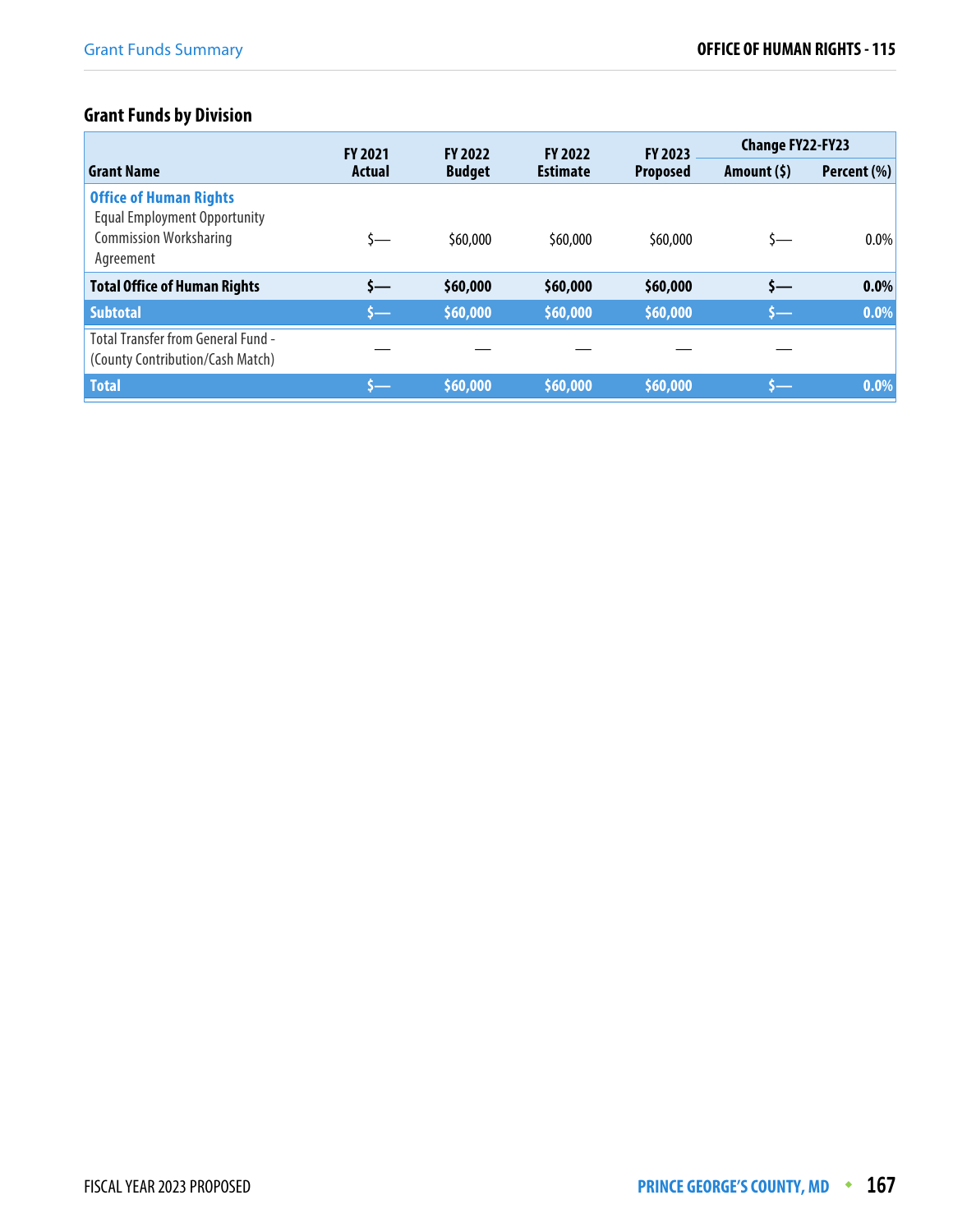### **Grant Descriptions**

### **EQUAL EMPLOYMENT OPPORTUNITY COMMISSION (EEOC) WORKSHARING AGREEMENT -- \$60,000**

The U.S. Equal Employment Opportunity Commission (EEOC) provides financial assistance through a worksharing agreement. These funds are provided as a result of investigations conducted by the

Commission with regard to allegations of discrimination on the basis of race, color, religion, sex (including pregnancy), national origin, age (40 or older), disability or genetic information that occur in Prince George's County. The EEOC reimburses the Commission a fixed amount per case.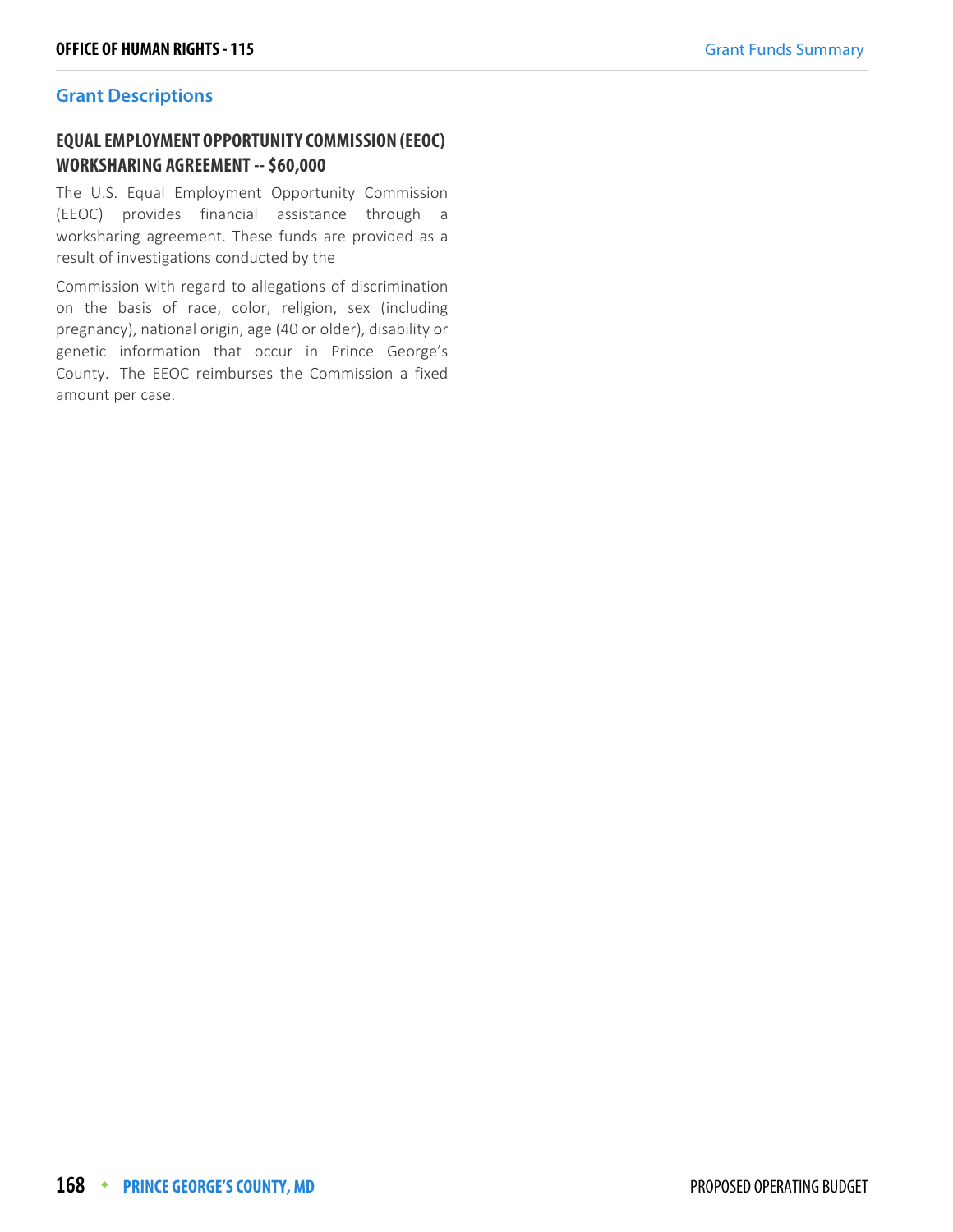# **SERVICE DELIVERY PLAN AND PERFORMANCE**

**Goal 1** — To provide civil and human rights protection for County residents in order to ensure equality.

| <b>FY 2027</b><br><b>Target</b> | <b>FY 2020</b><br>Actual | <b>FY 2021</b><br>Actual | <b>FY 2022</b><br><b>Estimated</b> | <b>FY 2023</b><br><b>Projected</b> | Trend |
|---------------------------------|--------------------------|--------------------------|------------------------------------|------------------------------------|-------|
| 91%                             | n/a                      | 90%                      | 90%                                | 93%                                | n/a   |

**Objective 1.1** – To reduce acts of discrimination within the County.

### **Trend and Analysis**

The OHR receives cases in two ways: inquiries made to the OHR and transfer of cases from the EEOC. Cases that are formalized through the OHR occur between zero and nine times per week. The EEOC may transfer any number of cases at a time. Although many factors dictate the rate of closure, the target time frame is 180 business days. Factors that dictate the time frame for closure are receipt of requested information; availability of requested witness interviews; receipt of subpoenaed information; and receipt of supplemental information. The number of cases reflected below represent cases in an investigative status prior to the beginning of the fiscal year as well as cases opened and investigated during the fiscal year. The total number of investigations completed and signed, and the case closure rate reflect these factors.

| <b>Measure Name</b>                             | <b>FY 2019</b><br>Actual | <b>FY 2020</b><br>Actual | <b>FY 2021</b><br>Actual | <b>FY 2022</b><br><b>Estimated</b> | FY 2023<br><b>Projected</b> |
|-------------------------------------------------|--------------------------|--------------------------|--------------------------|------------------------------------|-----------------------------|
| <b>Resources (Input)</b>                        |                          |                          |                          |                                    |                             |
| Investigators                                   | n/a                      | n/a                      |                          | 5                                  | 6                           |
| <b>Workload, Demand and Production (Output)</b> |                          |                          |                          |                                    |                             |
| Discrimination complaints inquiries/contacts    | n/a                      | n/a                      | 134                      | 190                                | 200                         |
| Discrimination charges formalized/accepted      | n/a                      | n/a                      | 22                       | 27                                 | 29                          |
| Transfer cases formalized through EEOC          | n/a                      | n/a                      | 34                       | 30                                 | 30                          |
| Total case investigations completed/signed      | n/a                      | n/a                      | 62                       | 63                                 | 63                          |
| <b>Impact (Outcome)</b>                         |                          |                          |                          |                                    |                             |
| Case closure rate                               | n/a                      | n/a                      | 90%                      | 90%                                | 93%                         |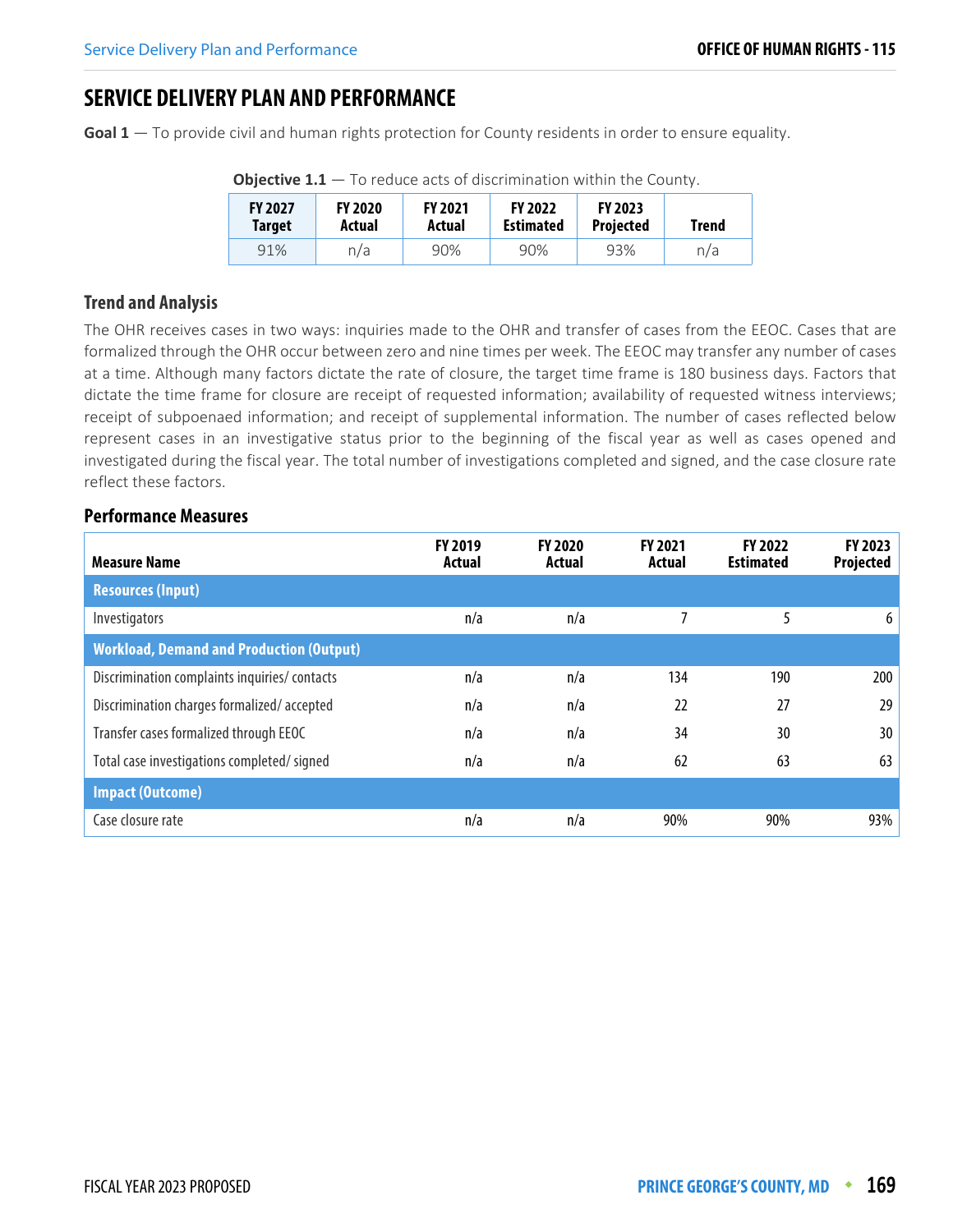**Objective 1.2** – To increase the number of coordinated anti-trafficking efforts.

| <b>FY 2027</b> | <b>FY 2020</b> | <b>FY 2021</b> | <b>FY 2022</b>   | <b>FY 2023</b>   | Trend |
|----------------|----------------|----------------|------------------|------------------|-------|
| <b>Target</b>  | Actual         | Actual         | <b>Estimated</b> | <b>Projected</b> |       |
| 20%            | n/a            | n/a            | 18%              | 15%              | n/a   |

### **Trend and Analysis**

The Prince George's County Human Trafficking Task Force (PGCHTTF) continues to prioritize the mandated goals identified in CR-74-2013: to identify and serve victims of human trafficking, to increase the quality prosecution of traffickers, and to educate the public about human trafficking. During FY 2022, the task force continues to operate within its reorganized structure with an enhanced focus on collaboration and partnerships, information sharing, and continued outreach and education. Members of the task force have participated in multiple collaborative engagements with volunteers, government agencies (local, State, and federal), non-profit organizations, and other local/regional task forces. Members have also facilitated multiple committee meetings and stakeholder or communitybased trainings.

| Measure Name                                     | <b>FY 2019</b><br>Actual | <b>FY 2020</b><br>Actual | <b>FY 2021</b><br>Actual | <b>FY 2022</b><br><b>Estimated</b> | <b>FY 2023</b><br>Projected |
|--------------------------------------------------|--------------------------|--------------------------|--------------------------|------------------------------------|-----------------------------|
| <b>Resources (Input)</b>                         |                          |                          |                          |                                    |                             |
| Full-time staff                                  | n/a                      | n/a                      |                          |                                    |                             |
| <b>Workload, Demand and Production (Output)</b>  |                          |                          |                          |                                    |                             |
| Total engagements, outreach, & training events   | n/a                      | n/a                      | 136                      | 160                                | 184                         |
| <b>Impact (Outcome)</b>                          |                          |                          |                          |                                    |                             |
| Change in engagements and events from prior year | n/a                      | n/a                      | n/a                      | 18%                                | 15%                         |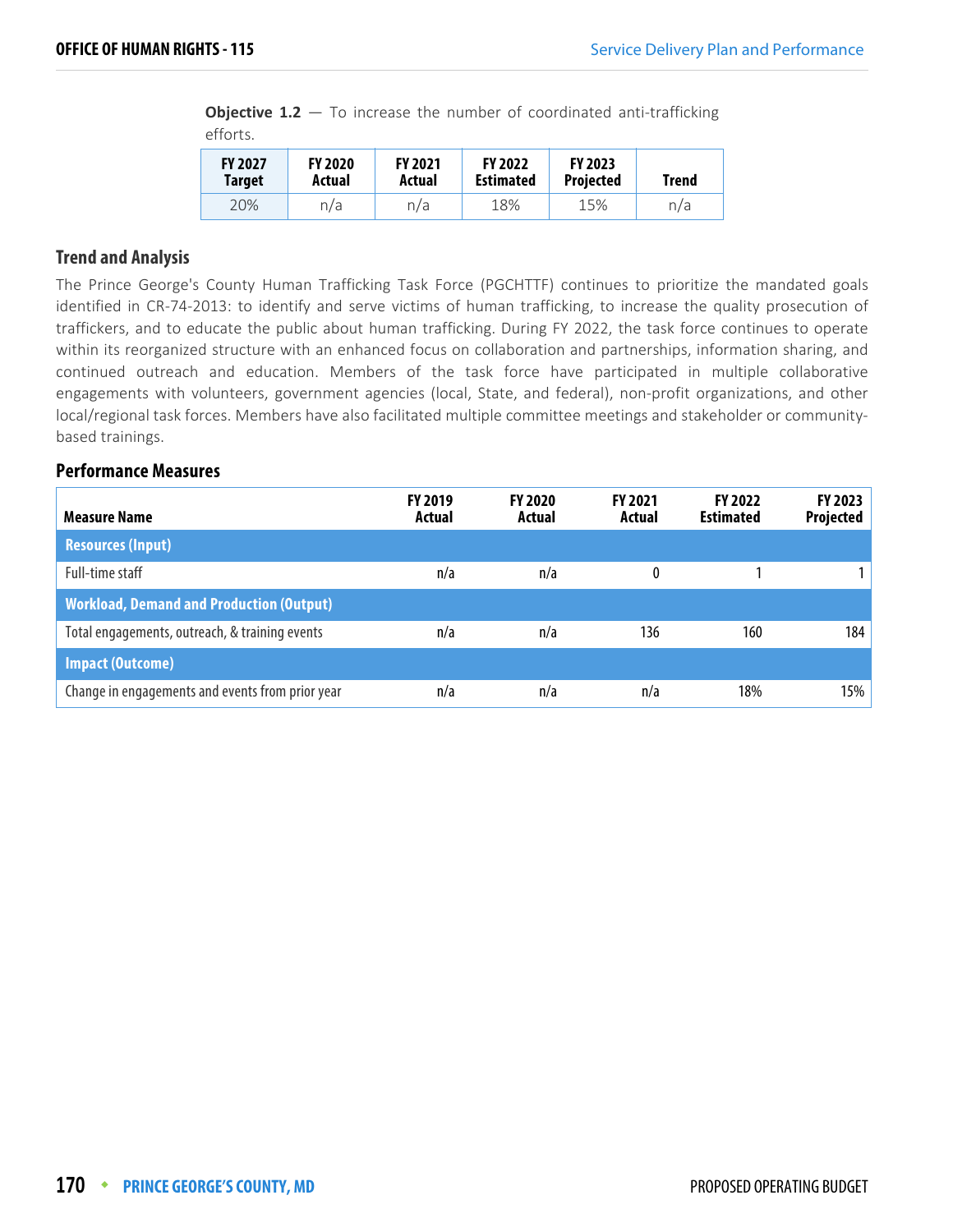**Objective 1.3** – To increase the number of diversity education engagements.

| <b>FY 2027</b> | <b>FY 2020</b> | <b>FY 2021</b> | <b>FY 2022</b>   | <b>FY 2023</b>   | <b>Trend</b> |
|----------------|----------------|----------------|------------------|------------------|--------------|
| <b>Target</b>  | Actual         | Actual         | <b>Estimated</b> | <b>Projected</b> |              |
| 25%            | n/a            | n/a            | 63%              | 7%               | n/a          |

### **Trend and Analysis**

The OHR is committed to assisting residents develop meaningful relationships across communities. The office fosters understanding, connection, and a spirit of shared community to reduce acts of hate, bias and violence. OHR's efforts include robust partnerships and ongoing programming featuring people of different faiths, racial and ethnic backgrounds, immigration statuses and more. OHR's partnership with the PGCMLS includes series such as "The Elephant We Don't See: Diversity" Dialogue; "Women in Faith;" and "Voting: Democracy in Action." Committed to creating a stronger county for years to come, the OHR also oversees a Youth Leadership Academy facilitating the development of the social justice leaders of tomorrow.

| Measure Name                                      | <b>FY 2019</b><br>Actual | <b>FY 2020</b><br>Actual | <b>FY 2021</b><br>Actual | <b>FY 2022</b><br><b>Estimated</b> | <b>FY 2023</b><br>Projected |
|---------------------------------------------------|--------------------------|--------------------------|--------------------------|------------------------------------|-----------------------------|
| <b>Resources (Input)</b>                          |                          |                          |                          |                                    |                             |
| Diversity engagement staff                        | n/a                      | n/a                      |                          |                                    |                             |
| <b>Workload, Demand and Production (Output)</b>   |                          |                          |                          |                                    |                             |
| Total engagements, education, and training events | n/a                      | n/a                      | 86                       | 140                                | 150                         |
| <b>Impact (Outcome)</b>                           |                          |                          |                          |                                    |                             |
| Change in engagements and events from prior year  | n/a                      | n/a                      | n/a                      | 63%                                | 7%                          |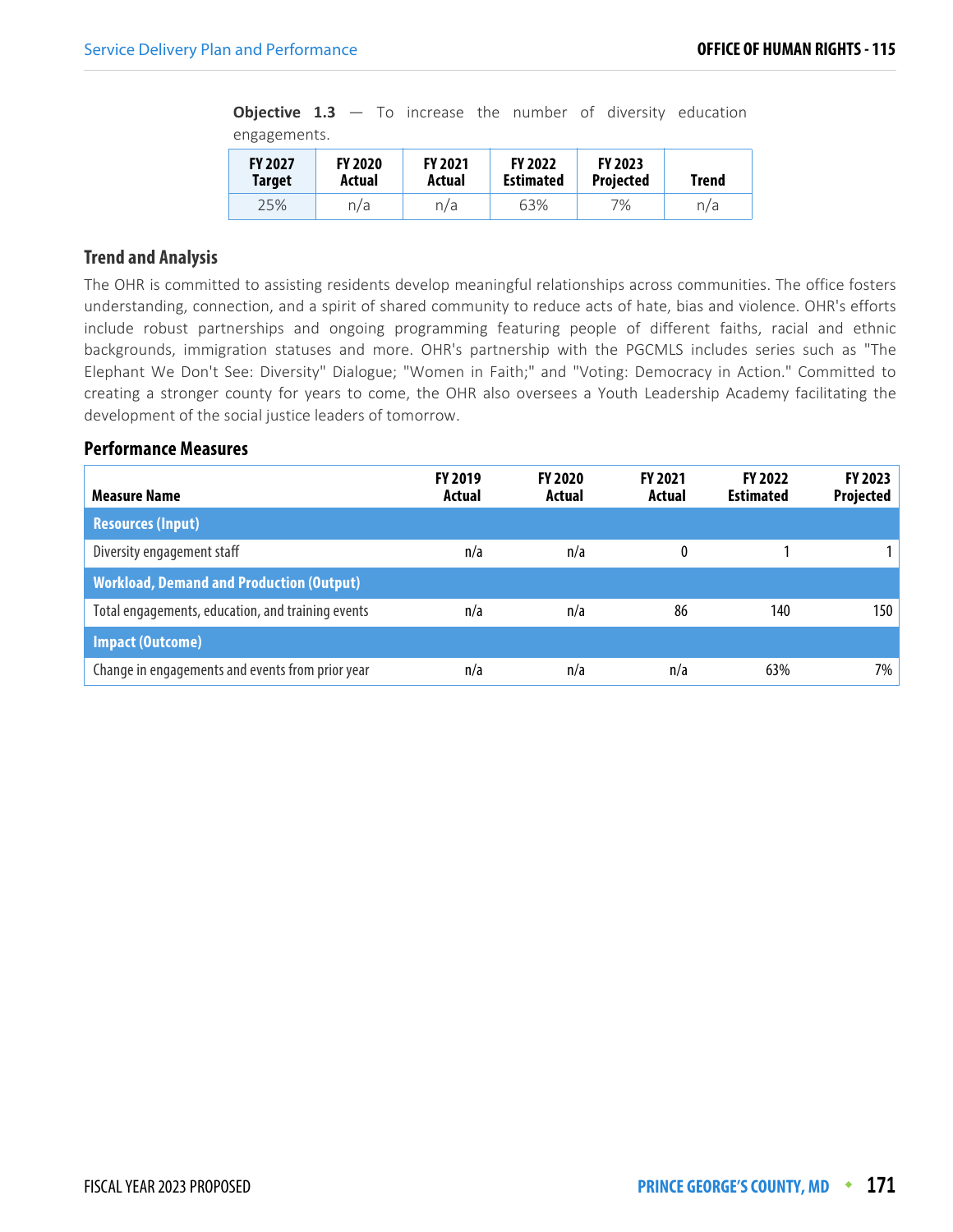**Objective 1.4** – To increase the percentage of County agencies in compliance with Language Access for Public Services Act of 2017 (LAPSA).

| <b>FY 2027</b> | <b>FY 2020</b> | <b>FY 2021</b> | <b>FY 2022</b>   | <b>FY 2023</b>   | Trend |
|----------------|----------------|----------------|------------------|------------------|-------|
| <b>Target</b>  | Actual         | Actual         | <b>Estimated</b> | <b>Projected</b> |       |
| 100%           | n/a            | 11%            | 19%              | 56%              | m     |

### **Trend and Analysis**

The Language Access Compliance Program (LACP) was established to provide central coordination and implementation for the Language Access for Public Services Act (LAPSA) of 2017. LACP provides policy guidance, training and technical support to agencies that have major public contact and are covered under LAPSA. The amended Language Access for Public Services Act, 2020 (CB-34-2020) added the County Council as a covered agency. FY 2022 encompasses both the Phase 1 and Phase 2 planning and implementation phases respectively.

| <b>Measure Name</b>                                             | FY 2019<br>Actual | <b>FY 2020</b><br>Actual | <b>FY 2021</b><br>Actual | FY 2022<br><b>Estimated</b> | FY 2023<br><b>Projected</b> |
|-----------------------------------------------------------------|-------------------|--------------------------|--------------------------|-----------------------------|-----------------------------|
| <b>Resources (Input)</b>                                        |                   |                          |                          |                             |                             |
| <b>LACP</b> coordinators                                        | n/a               | n/a                      | 15                       | 18                          | 27                          |
| <b>Workload, Demand and Production (Output)</b>                 |                   |                          |                          |                             |                             |
| Language access inquiries                                       | n/a               | n/a                      | 10                       | 400                         | 500                         |
| Employees that completed language access<br>compliance training | n/a               | n/a                      | 10                       | 2,000                       | 3,000                       |
| LAPSA compliant agencies                                        | n/a               | n/a                      | $\mathfrak{p}$           | 5                           | 15                          |
| <b>Impact (Outcome)</b>                                         |                   |                          |                          |                             |                             |
| LAPSA compliant agencies                                        | n/a               | n/a                      | 11%                      | 19%                         | 56%                         |